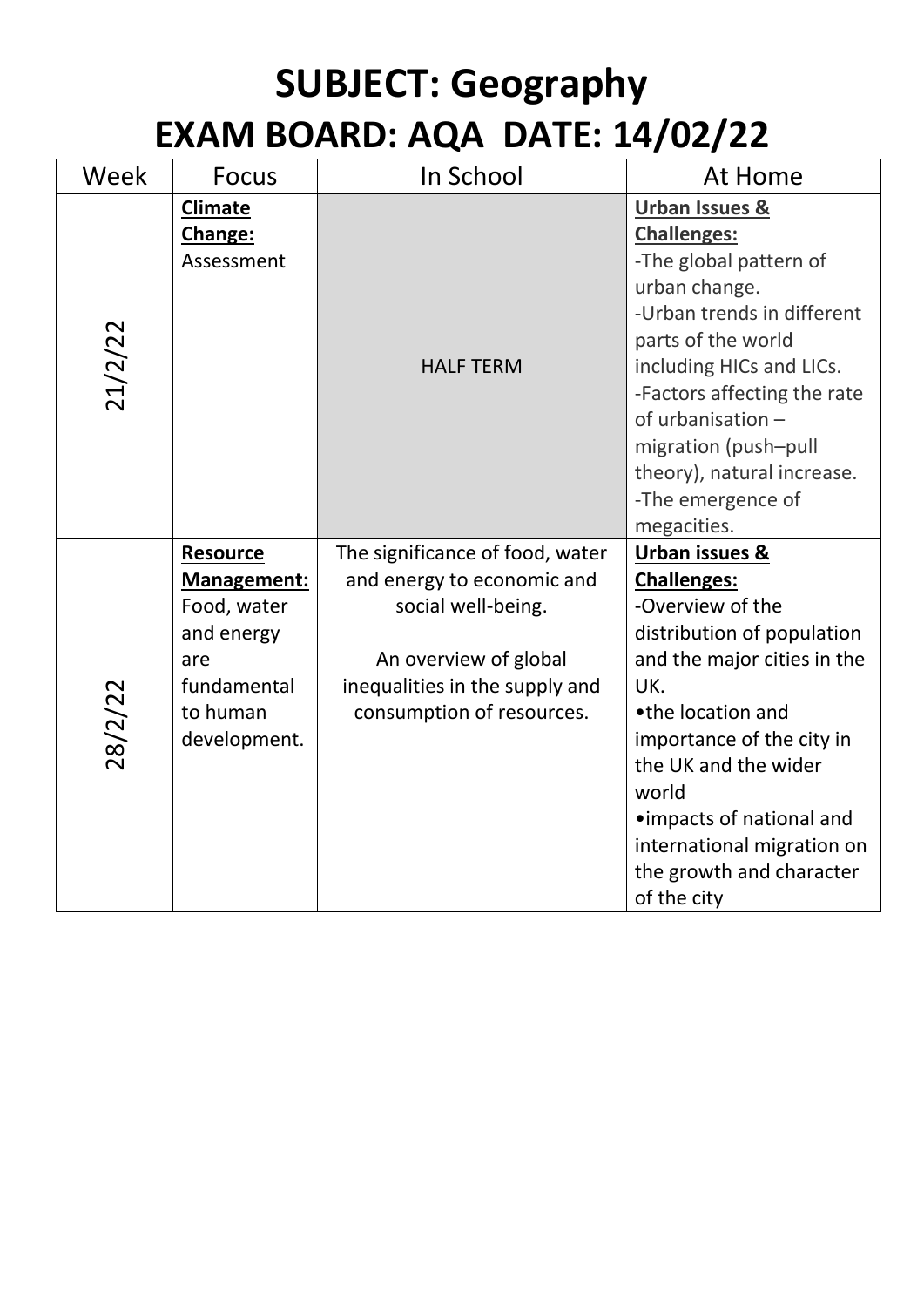|        | <b>Resource</b> | An overview of resources in       | <b>Urban Issues &amp;</b>    |
|--------|-----------------|-----------------------------------|------------------------------|
|        | Management:     | relation to the UK.               | <b>Challenges: How urban</b> |
|        | The changing    |                                   | change has created           |
|        | demand and      | Food:                             | opportunities in Liverpool:  |
|        | provision of    | the growing demand for high-      | <b>osocial and economic:</b> |
|        | resources in    | value food exports from low       | cultural mix, recreation     |
|        | the UK create   | income countries and all-year     | and entertainment,           |
|        | opportunities   | demand for seasonal food and      | employment, integrated       |
|        | and             | organic produce                   | transport systems            |
|        | challenges.     | larger carbon footprints due to   | ∘environmental: urban        |
|        |                 | the increasing number of 'food    | greening                     |
|        |                 | miles' travelled, and moves       |                              |
|        |                 | towards local sourcing of food    | • how urban change has       |
|        |                 | the trend towards agribusiness.   | created challenges in        |
| 7/3/22 |                 | Water:                            | Liverpool: social and        |
|        |                 | the changing demand for water     | economic: urban              |
|        |                 | water quality and pollution       | deprivation, inequalities in |
|        |                 | management                        | housing, education, health   |
|        |                 | matching supply and demand -      | and employment               |
|        |                 | areas of deficit and surplus      | <b>environmental:</b>        |
|        |                 | The need for transfer to          | dereliction, building on     |
|        |                 | maintain supplies.                | brownfield and greenfield    |
|        |                 | Energy:                           | sites, waste disposal        |
|        |                 | the changing energy $mix -$       | •the impact of urban         |
|        |                 | reliance on fossil fuels, growing | sprawl on the rural-urban    |
|        |                 | significance of renewables        | fringe, and the growth of    |
|        |                 | reduced domestic supplies of      | commuter settlements.        |
|        |                 | coal, gas and oil                 |                              |
|        |                 | Economic and environmental        |                              |
|        |                 | issues associated with            |                              |
|        |                 | exploitation of energy sources.   |                              |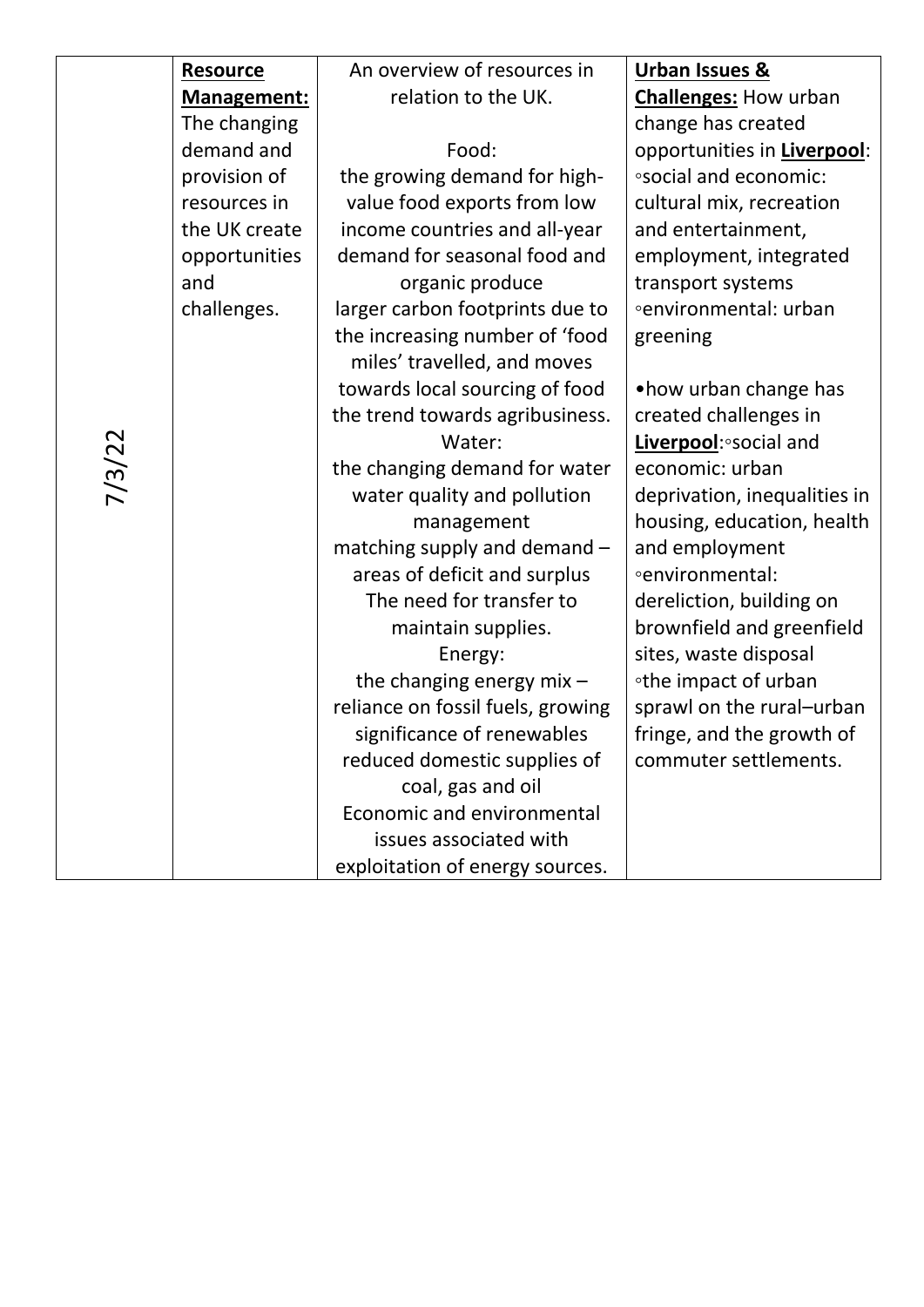| Assessment Week Begins on Friday<br>14/3/22 | <b>Resource</b><br>Management:<br>Demand for<br>energy<br>resources is<br>rising globally<br>but supply<br>can be<br>insecure,<br>which may<br>lead to<br>conflict. | Areas of surplus (security) and<br>deficit (insecurity):<br>global distribution of energy<br>consumption and supply<br>reasons for increasing energy<br>consumption: economic<br>development, rising population,<br>technology<br>Factors affecting energy supply:<br>physical factors, cost of<br>exploitation and production,<br>technology and political factors. | <b>Urban Issues &amp;</b><br><b>Challenges: Lagos</b><br>•the location and<br>importance of the city,<br>regionally, nationally and<br>internationally<br>• causes of growth: natural<br>increase and migration<br>• how urban growth has<br>created opportunities:<br><b>osocial: access to services</b><br>- health and education;<br>access to resources -<br>water supply, energy<br><b>economic:</b> how urban<br>industrial areas can be a<br>stimulus for economic<br>development |
|---------------------------------------------|---------------------------------------------------------------------------------------------------------------------------------------------------------------------|----------------------------------------------------------------------------------------------------------------------------------------------------------------------------------------------------------------------------------------------------------------------------------------------------------------------------------------------------------------------|------------------------------------------------------------------------------------------------------------------------------------------------------------------------------------------------------------------------------------------------------------------------------------------------------------------------------------------------------------------------------------------------------------------------------------------------------------------------------------------|
| 21/3/22                                     |                                                                                                                                                                     | <b>MOCK EXAMS</b>                                                                                                                                                                                                                                                                                                                                                    | Urban Issues &<br><b>Challenges: Lagos</b><br>• how urban growth has<br>created challenges:<br>∘managing urban growth -<br>slums, squatter<br>settlements<br>oproviding clean water,<br>sanitation systems and<br>energy<br>∘providing access to<br>services - health and<br>education<br>oreducing unemployment<br>and crime<br><sup>o</sup> managing environmental<br>issues - waste disposal, air<br>and water pollution, traffic<br>congestion.                                      |